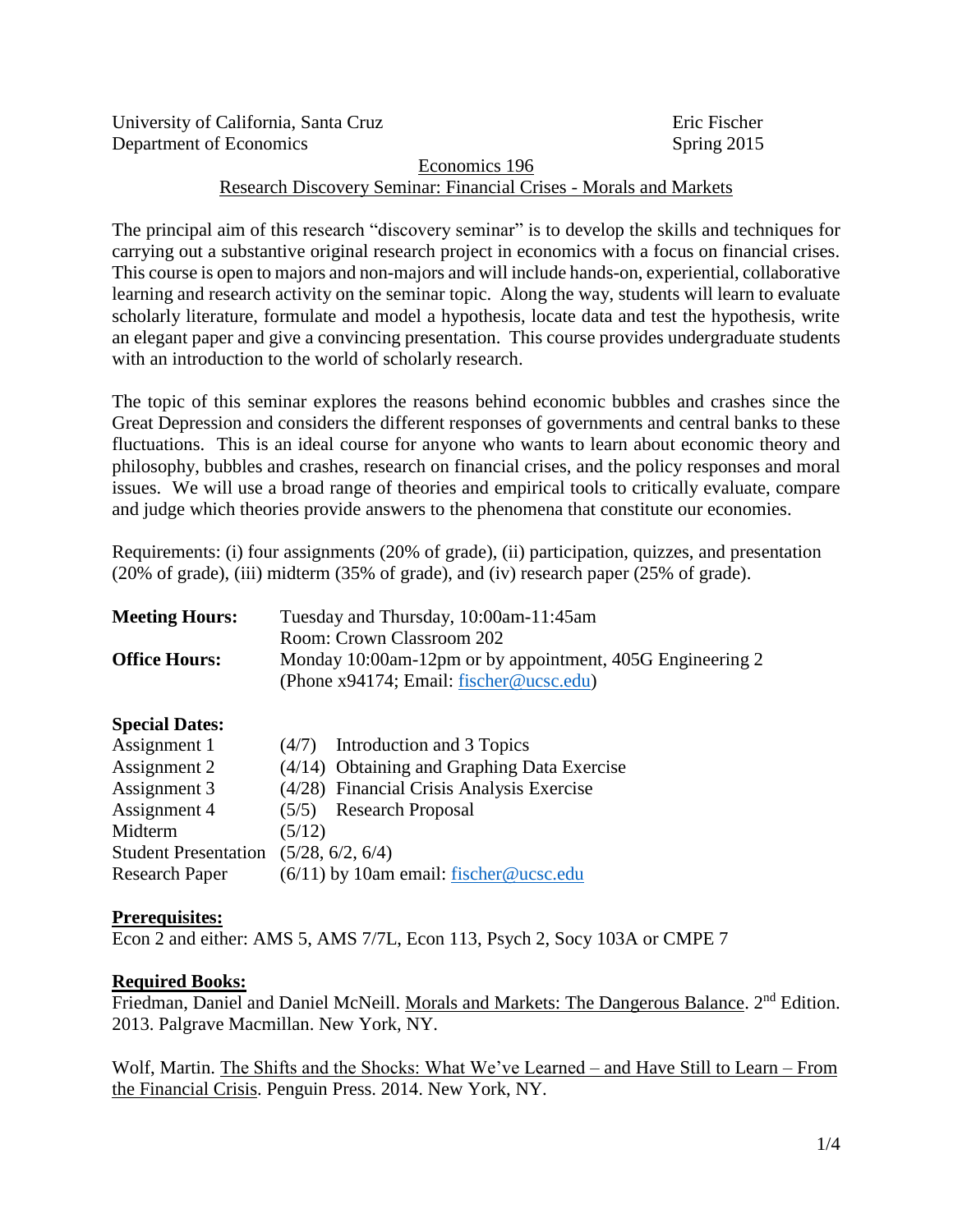## **Assignments:**

This course has several assignments that will help students to develop the theoretical and empirical tools needed to understand and evaluate the financial crisis literature and to write their own research paper. Students are expected to attend and participate in all class sessions and complete all assigned reading before class. Students are encouraged to share ideas and help each other but work must be original and completed independently.

**Research Paper:** Each student will be responsible for writing a paper, approximately 6-8 doublespaced pages in length, excluding tables, charts, and figures. The precise nature of the paper will depend on student background and chosen topic of interest but should fall into one of three categories: (1) a case study of a particular country or group of countries with respect to a financial crisis and the policy response by the government and/or central bank; (2) an empirical analysis of a financial mania, bubble, or crisis; (3) examination of financial crises in relation to themes by Friedman/McNeill, Wolf, Minsky, or Kindelberger. In all three cases, empirical research with data is important. Papers count for 25% of the final grade and are due 10am on June 11.

**Student Presentation:** The last three class sessions will be used for student research paper presentations. Each student will present a version of their paper to the class. Student presentations should be no more than 10 minutes in length and followed by 5 minutes of questions and answers from the floor. Use of slides is encouraged. Students will submit written comments on the other presentations. More details to follow. Presentations will occur May 28, June 2, and June 4.

All written assignments should be submitted electronically and as a paper copy so that I can return with comments. The following four assignments will help students develop their research paper:

- 1. **Introduction and 3 Topics:** In this assignment each student will: (1) introduce themselves to me in 300 words and include information about their background, interests, and whatever they think is relevant and (2) on a separate page students will write three ideas for a paper, each with a 100 word description. This is a first attempt at brainstorming and to get us thinking about research ideas. Due April 7.
- 2. **Obtaining and Graphing Data Exercise:** In this assignment students will become familiar with a variety of data sources for the United States, Eurozone, Latin America, and Asia and for a variety of global issues. Students will use these data sources to generate graphs using techniques learned in the data workshop. More details to follow. Due April 14.
- 3. **Financial Crisis Analysis Exercise:** In this assignment students will be asked to (1) read the paper by Grosjean, Ricka, and Senik (2013) "Learning, political attitudes, and crises: Lessons from transition countries", (2) answer specific questions about the article, (3) replicate the analysis and reproduce some of the results. More details to follow. Due April 28.
- 4. **Research Proposal:** Each student submits a formal research proposal in writing. The written proposal should be 2 pages in length and state the research question to be answered, why the question is important, and provide an overall strategy for answering the question. A preliminary outline, list of references, and sources should be included. Due May 5.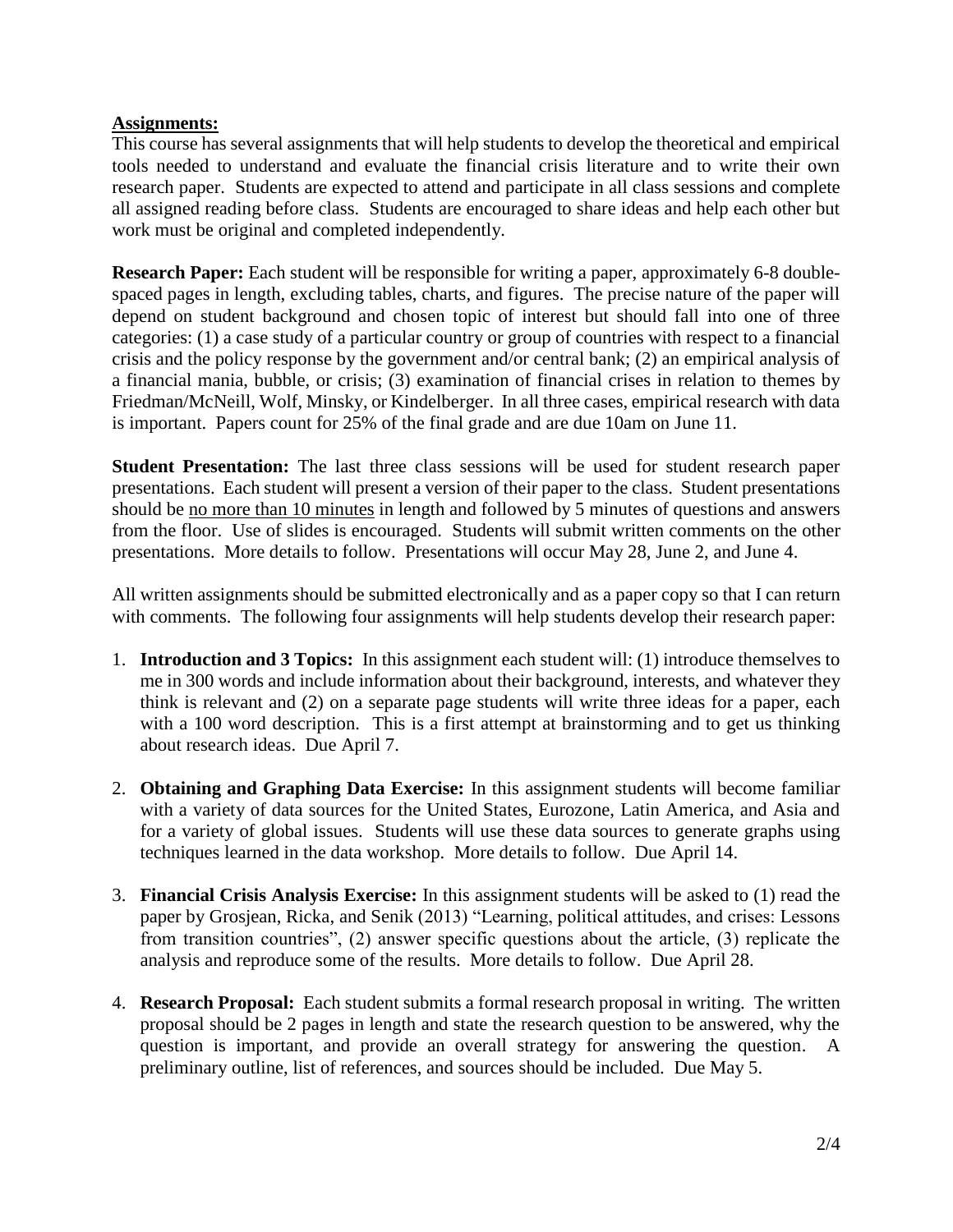# **Course Outline**

|                                  | Week 1: Course Overview and Research Methods                                                                  |  |  |
|----------------------------------|---------------------------------------------------------------------------------------------------------------|--|--|
| Class $1(3/31)$                  | <b>Course Overview: Financial Crises - Morals and Markets</b>                                                 |  |  |
| Friedman/McNeill                 | Prologue: A Tale of Two Tilts                                                                                 |  |  |
| Wolf                             | Chapter 1: The Savanna Code: What Good Are Morals?                                                            |  |  |
|                                  | Preface: Why I Wrote This Book<br>Introduction: 'We're not in Kansas anymore'                                 |  |  |
| *Leijonhufvud                    | The Economy's Mysterious Web of Contracts                                                                     |  |  |
| Class $2(4/2)$                   | <b>Research Resources and Methods</b>                                                                         |  |  |
|                                  | Week 2: Economic Theory and Philosophy, Data Workshop                                                         |  |  |
| Class $3(4/7)$                   | <b>Economic Theory and Philosophy</b>                                                                         |  |  |
|                                  | <b>Assignment 1 Due: Introduction and 3 Topics</b>                                                            |  |  |
| Friedman/McNeill                 | Chapter 5: Blundering Back to Balance: TARP and Tear Gas (p.108-109)                                          |  |  |
| Wolf<br>*Bookstaber              | Chapter 6: Orthodoxy Overthrown<br>2012 Using Agent-Based Models for Analyzing Threats to Financial Stability |  |  |
|                                  |                                                                                                               |  |  |
| Class $4(4/9)$                   | Data Workshop                                                                                                 |  |  |
|                                  | Week 3: Behavioral Economics, U.S. Financial Crisis                                                           |  |  |
| Class $5(4/14)$                  | <b>Bubbles, Manias, and Crashes</b>                                                                           |  |  |
|                                  | <b>Assignment 2 Due: Obtaining and Graphing Data Exercise</b>                                                 |  |  |
| Friedman/McNeill                 | Chapter 4: Madness, Lies, and Crashes: When Prices Run Free (p.96-99)                                         |  |  |
| *Kindelberger                    | Chapter 1: Bubbles, Manias, and Crashes                                                                       |  |  |
| *Minsky                          | 1982 Can 'It' Happen Again?                                                                                   |  |  |
| Class $6(4/16)$                  | (Great Depression)<br><b>U.S. Financial Crisis</b>                                                            |  |  |
| *Bernanke                        | 2013 A Century of US Central Banking: Goals, Frameworks, Accountability                                       |  |  |
|                                  | Week 4: Financial Market Development, U.S. Financial Crisis                                                   |  |  |
| Class $7(4/21)$                  | <b>Financial Market Development</b>                                                                           |  |  |
| Friedman/McNeill                 | Chapter 3: From Melqart to Zombie World: Adventures in Imbalance                                              |  |  |
| Wolf                             | Chapter 4: How Finance Became More Fragile                                                                    |  |  |
| *Rajan                           | 2005 Has Financial Development Made the World Riskier?                                                        |  |  |
| Class $8(4/23)$                  | <b>U.S. Financial Crisis</b><br>(Banking and Subprime)                                                        |  |  |
| Friedman/McNeill                 | Chapter 4: Madness, Lies and Crashes: When Prices Run Free (p.85-96, 99-100)                                  |  |  |
| Wolf                             | Chapter 5: How the World Economy Shifted                                                                      |  |  |
|                                  | <b>Chapter 7: Fixing Finance</b>                                                                              |  |  |
| *Dooley                          | 2009 Global Imbalance and The Crisis – Solution in Search of a Problem                                        |  |  |
| Week 5: U.S. and Eurozone Crisis |                                                                                                               |  |  |
| Class $9(4/28)$                  | <b>U.S. Financial Crisis</b><br>(TARP and Federal Reserve)                                                    |  |  |
|                                  | <b>Assignment 3 Due: Financial Crisis Analysis Exercise</b>                                                   |  |  |
| Friedman/McNeill                 | Chapter 5: Blundering Back to Balance: TARP and Tear Gas (p.101-108)                                          |  |  |
| *Haldane/Madouros                | 2012 The Dog and the Frisbee                                                                                  |  |  |
|                                  |                                                                                                               |  |  |